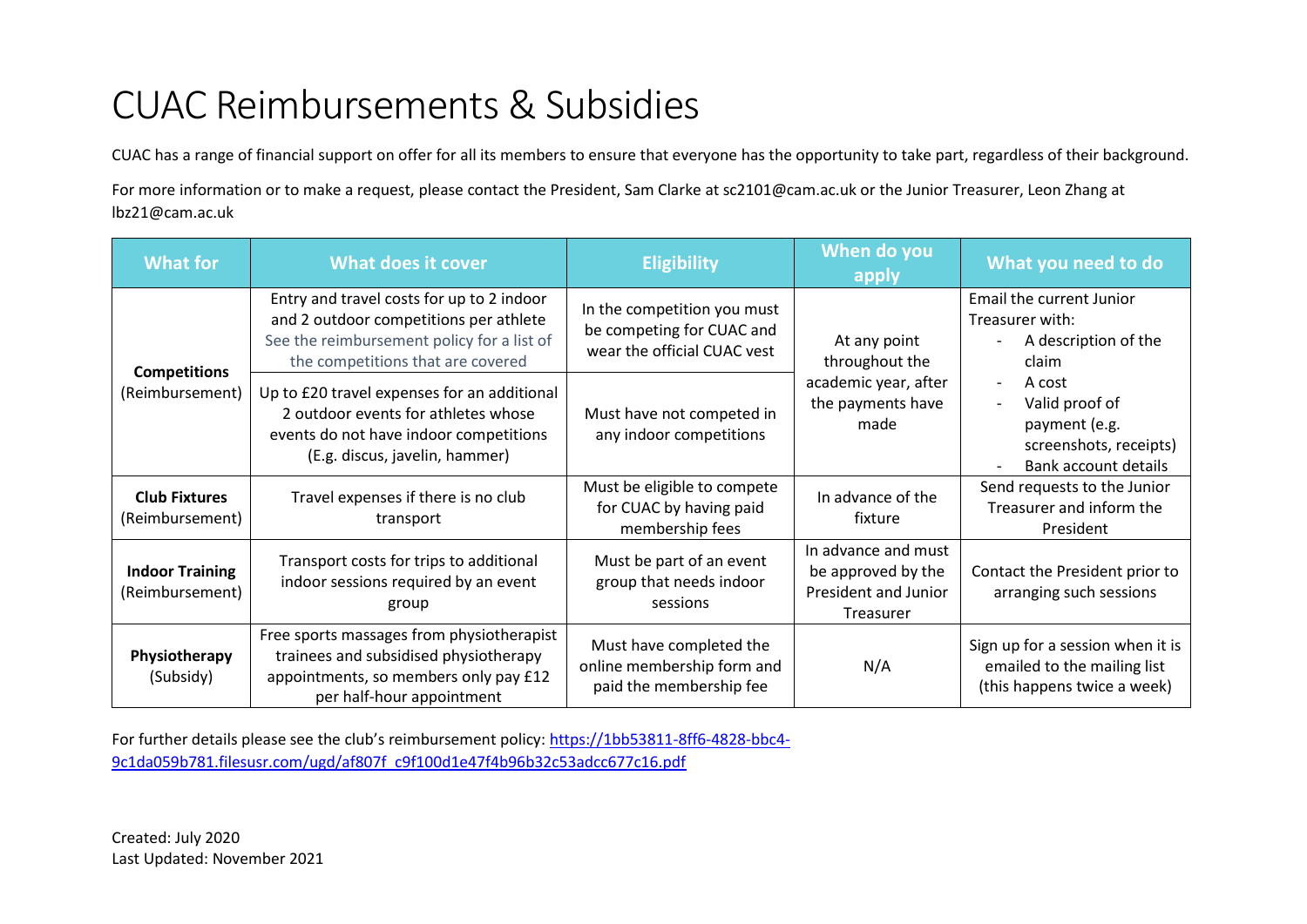# College Sports Grants & Funds

Many colleges have grants and funds available throughout the year for their members who do sport. The table below outlines what these are so that you can make sure not to miss out on ones you might be eligible for!

For more information, please contact the Junior Treasurer, Joanna Olatunji at jo430@cam.ac.uk and she will endeavour to assist you or will direct you to a CUAC member from your college who can help.

| <b>College</b>   | <b>Name of</b><br><b>Fund/Grant</b>           | <b>What is claimable</b>                                                                                                                                                                                                        | <b>Eligibility</b>                                                                                   | When do you<br>apply                                                                                          | What you need to do                                                                                                                                                                                                    |  |  |
|------------------|-----------------------------------------------|---------------------------------------------------------------------------------------------------------------------------------------------------------------------------------------------------------------------------------|------------------------------------------------------------------------------------------------------|---------------------------------------------------------------------------------------------------------------|------------------------------------------------------------------------------------------------------------------------------------------------------------------------------------------------------------------------|--|--|
| <b>Christ's</b>  | Old Members'<br><b>Sporting Award</b>         | Expenses for sporting activities                                                                                                                                                                                                | Christ's students participating in a<br>blue/half-blue sport                                         | By mid-February                                                                                               | Apply by writing a hard copy<br>letter (not an email) to the<br>Senior Treasurer giving full<br>details of achievements and<br>ongoing expenses                                                                        |  |  |
|                  |                                               |                                                                                                                                                                                                                                 | Successes: CUAC member - £500 for kit, travel, competition entry, physio etc.                        |                                                                                                               |                                                                                                                                                                                                                        |  |  |
| <b>Churchill</b> | <b>Small Grants</b>                           | Financial support for sporting activities,<br>musical and drama tours etc.<br>(up to $£350$ )                                                                                                                                   | <b>Churchill JCR and MCR students</b><br>representing the University or<br>playing at national level | Apply 2 weeks<br>before the end of<br>term (email form to<br>Sharon Knight)<br>Only 1 application<br>per year | Fill in the form on the college<br>website, giving details of<br>which team you are playing<br>for and the expenses you are<br>incurring, and a signature<br>from the Senior Treasurer to<br>verify the amount claimed |  |  |
|                  | Successes: *                                  |                                                                                                                                                                                                                                 |                                                                                                      |                                                                                                               |                                                                                                                                                                                                                        |  |  |
|                  | Gordon Dickson<br>Sports Award                | Reimbursement/financial assistance<br>with the costs that accompany doing<br>sport at a university level (including<br>travel, clothing and equipment)                                                                          | All Clare college students who do<br>a university sport                                              | By around 23rd<br>April each year                                                                             | Fill in this application form<br>by paper copy only and put it<br>into Dr Parker's pigeonhole<br>in the Tutorial Office                                                                                                |  |  |
| <b>Clare</b>     | University Gym<br>Membership<br>Reimbursement | Subsidy for the use of the University<br>gym either termly (Easter), bi-termly<br>(Lent and Easter) or for annual<br>membership of University Sport (which<br>includes unlimited use of the uni gym)<br>(potentially up to 50%) | All members of Clare college                                                                         | Before noon on the<br>first Friday of<br><b>Easter Full Term</b>                                              | Submit receipts for<br>membership fees paid to the<br>college Bursary early in<br><b>Easter Term</b>                                                                                                                   |  |  |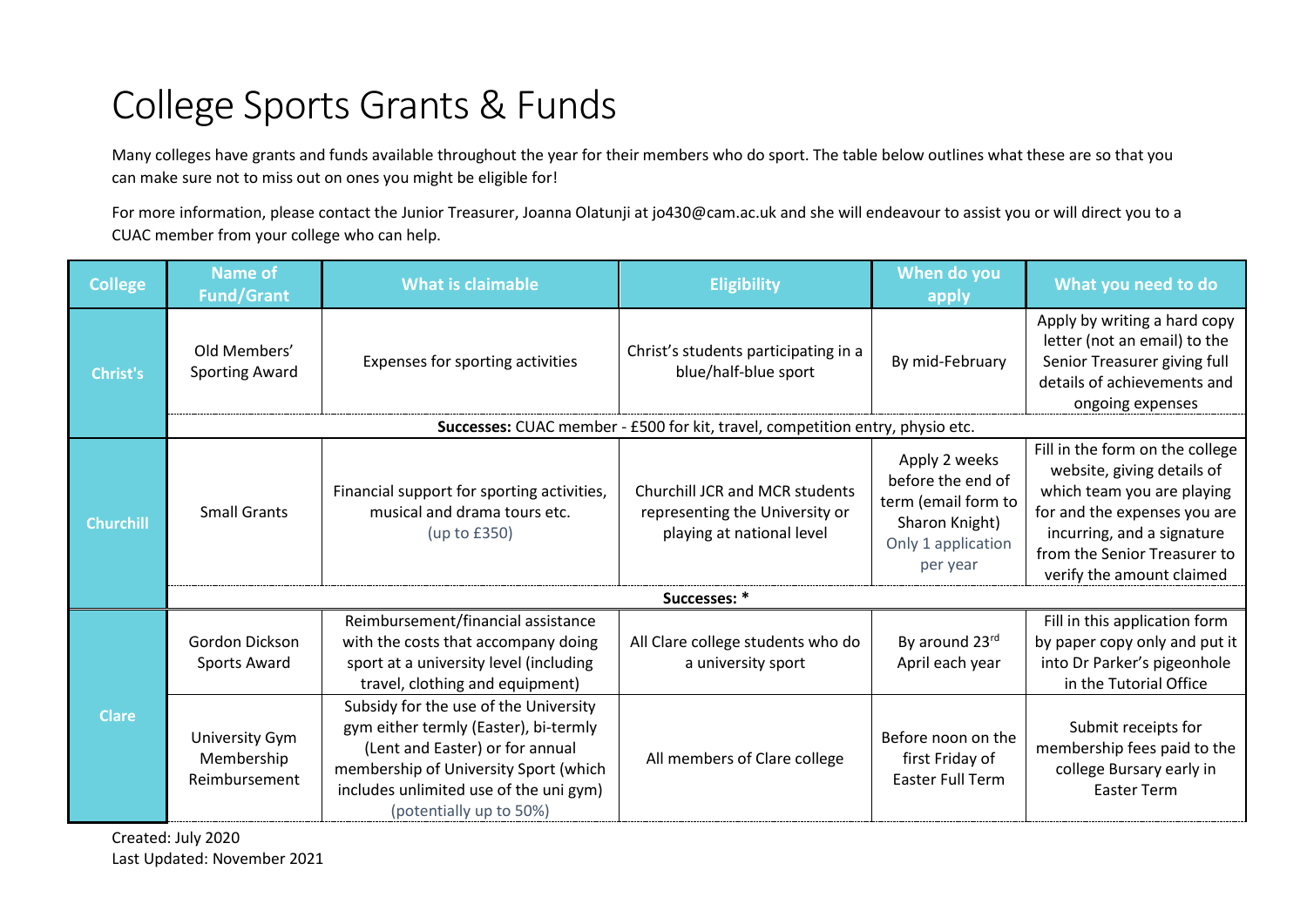|                                 | Successes: *                            |                                                                                                                                    |                                                                                                                                                                          |                                                                                                    |                                                                                                                                                          |  |  |
|---------------------------------|-----------------------------------------|------------------------------------------------------------------------------------------------------------------------------------|--------------------------------------------------------------------------------------------------------------------------------------------------------------------------|----------------------------------------------------------------------------------------------------|----------------------------------------------------------------------------------------------------------------------------------------------------------|--|--|
| <b>Clare Hall</b>               |                                         |                                                                                                                                    | <b>No Funds Found</b>                                                                                                                                                    |                                                                                                    |                                                                                                                                                          |  |  |
| <b>Corpus</b><br><b>Christi</b> | Frisby Sports Grant                     | Expenses for sporting activities<br>(up to $£150$ )                                                                                | All Corpus Christi undergraduates<br>can apply                                                                                                                           | In Michaelmas<br>(first term)                                                                      | Write an application which<br>contains a detailed<br>breakdown of expenses<br>(information will be emailed<br>by the Tutorial Office)                    |  |  |
|                                 |                                         |                                                                                                                                    | Successes: Maddie A - £75 for spikes and other kit                                                                                                                       |                                                                                                    |                                                                                                                                                          |  |  |
| <b>Darwin</b>                   | <b>Blues Sports</b><br><b>Bursaries</b> | Usually only covers subscription fees<br>and in some cases contributes to<br>equipment costs<br>Excludes travel for training camps | Darwin students representing the<br>College at a University level<br>(Blues and Half Blues)                                                                              | In Lent<br>(third term)                                                                            | Submit a brief summary of<br>expenses plus original<br>supporting documents<br>(relevant receipts/invoices)                                              |  |  |
|                                 |                                         |                                                                                                                                    | Successes: *                                                                                                                                                             |                                                                                                    |                                                                                                                                                          |  |  |
| <b>Downing</b>                  | <b>Michaelmas Term</b><br>Sports Fund   | Expenses for sporting activities<br>(up to £100)                                                                                   | <b>Current Downing students</b><br>competing at any level<br>(priority given to those who want<br>to participate in sports they have<br>not previously been able to try) | From October to<br>mid-November                                                                    | Apply on college website,<br>outlining your expenses how<br>this will help you represent<br>the University, then get your<br>tutor and DOS to approve it |  |  |
|                                 | <b>Griffins Sports Fund</b>             | A fixed amount towards sports<br>expenses<br>$(f50 \text{ only})$                                                                  | Griffins members who represent<br>the University in any Blue or Half<br><b>Blue sport</b>                                                                                | Will be advertised<br>in the college<br>bulletin                                                   | Will be advertised in the<br>college bulletin                                                                                                            |  |  |
|                                 |                                         | Successes: Bridget F (Griffins) - £50                                                                                              |                                                                                                                                                                          |                                                                                                    |                                                                                                                                                          |  |  |
| <b>Emmanuel</b>                 | Windsor Fund                            | Expenses occurred representing the<br>university for sporting (up to £250)                                                         | <b>Students at Emmanuel College</b><br>representing the university                                                                                                       | Any time in the<br>year                                                                            | Complete the form found on<br>the college website under<br>'Useful Documents' and give<br>it to your tutor to sign and<br>process                        |  |  |
|                                 | Successes: *                            |                                                                                                                                    |                                                                                                                                                                          |                                                                                                    |                                                                                                                                                          |  |  |
| <b>Fitzwilliam</b>              | <b>Sports Award</b>                     | Any costs related to a single University<br>Level sport<br>Costs may only be partially covered                                     | Fitzwilliam College JCR or MCR<br>members who compete to a<br>University standard in a sport                                                                             | Applications open<br>early every term<br>(apply early as<br>there is a limited<br>number of funds) | Apply online via the link sent<br>out by the tutorial office and<br>give an extensive breakdown<br>of all relevant costs                                 |  |  |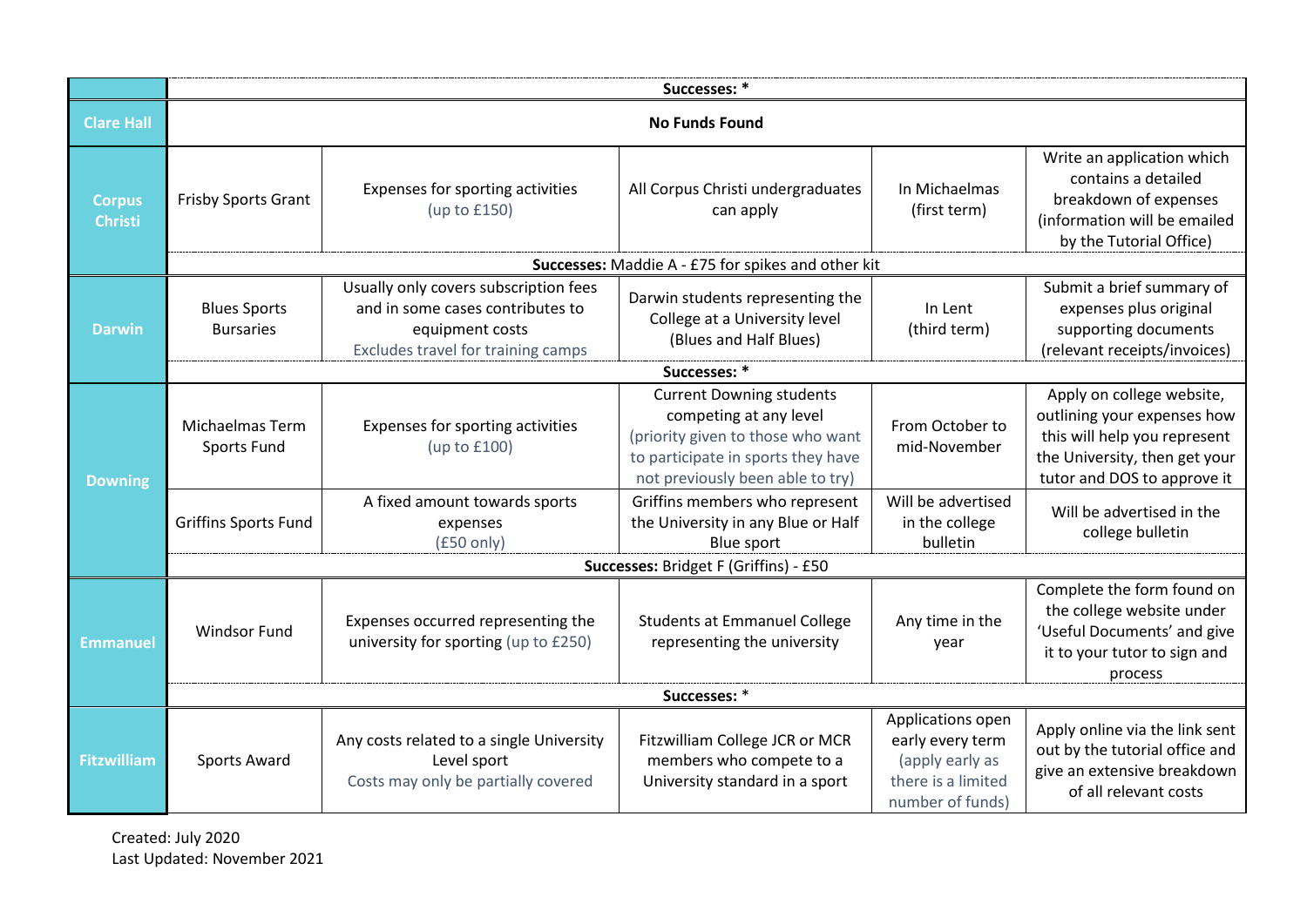|                                       | Student<br><b>Opportunities Fund</b> | Expenses for any non-Tripos related<br>activities<br>Standardly for non-sporting activities<br>however there have been instances<br>where funds are awarded for sport | Any member of Fitzwilliam<br>College                                                                  | Any point during<br>the year                                                                                                                          | Apply via the Tutorial office<br>with support of your Tutor                                                                                                                                                |  |  |  |
|---------------------------------------|--------------------------------------|-----------------------------------------------------------------------------------------------------------------------------------------------------------------------|-------------------------------------------------------------------------------------------------------|-------------------------------------------------------------------------------------------------------------------------------------------------------|------------------------------------------------------------------------------------------------------------------------------------------------------------------------------------------------------------|--|--|--|
|                                       | Paul Day Sports<br>Fund              | The fund is to support students playing<br>sport at the highest levels, who require<br>financial assistance to take advantage of<br>sporting opportunities            | Fitzwilliam college undergraduate<br>or postgraduate students                                         | Apply early at the<br>start of each term<br>Only 1 application<br>per year                                                                            | Apply online via link sent by<br>tutorial office                                                                                                                                                           |  |  |  |
|                                       |                                      |                                                                                                                                                                       | Successes: Emily B-T (Sports Award) - £400 for membership, kit, equipment, travel etc.                |                                                                                                                                                       |                                                                                                                                                                                                            |  |  |  |
| <b>Girton</b>                         | <b>Sports Award</b>                  | A small contribution to sport related<br>expenses (covers subs, tournament<br>entries, mandatory kit, transport and<br>training camps)<br>(up to £250)                | Undergraduate and graduate<br>students who are participating in<br>sport at University level or above | Applications open<br>twice per academic<br>year (once in Lent<br>and once in Easter)<br>An email is sent out<br>to let students<br>know the deadlines | Complete application form<br>and append any necessary<br>receipts. Then pass it on to<br>your Tutor who will fill in<br>their section and send the<br>form to the Tutorial and<br><b>Admissions Office</b> |  |  |  |
|                                       |                                      |                                                                                                                                                                       | Successes: Jeremy D - £250 for kit, travel and gym expenses                                           |                                                                                                                                                       |                                                                                                                                                                                                            |  |  |  |
| <b>Gonville &amp;</b><br><b>Caius</b> | <b>Bell-Wade Bursary</b>             | To assist students who require financial<br>aid and who are pursuing excellence in<br>both scholarship and sport<br>(up to £250)                                      | Any Gonville & Caius student can<br>apply (graduate or<br>undergraduate)                              | Submit completed<br>forms to the<br><b>Tutorial Office</b><br>Manager by March                                                                        | Complete the form available<br>through the Venn indicating<br>your level of financial need,<br>your academic record, and<br>your sporting achievements<br>and ambitions                                    |  |  |  |
|                                       |                                      | Successes: *                                                                                                                                                          |                                                                                                       |                                                                                                                                                       |                                                                                                                                                                                                            |  |  |  |
| <b>Homerton</b>                       | <b>No Funds Found</b>                |                                                                                                                                                                       |                                                                                                       |                                                                                                                                                       |                                                                                                                                                                                                            |  |  |  |
| <b>Hughes</b><br>Hall                 | <b>Varsity Sport</b><br>Support      | Expenses for sporting activities                                                                                                                                      | Hughes Hall students who<br>participate in university sports at<br>first and second team level        | Any time during<br>the year                                                                                                                           | Complete application form<br>found on college website<br>along with a letter on<br>headed paper from the club<br>secretary and email both to<br>the Senior Tutor                                           |  |  |  |
|                                       | Successes: *                         |                                                                                                                                                                       |                                                                                                       |                                                                                                                                                       |                                                                                                                                                                                                            |  |  |  |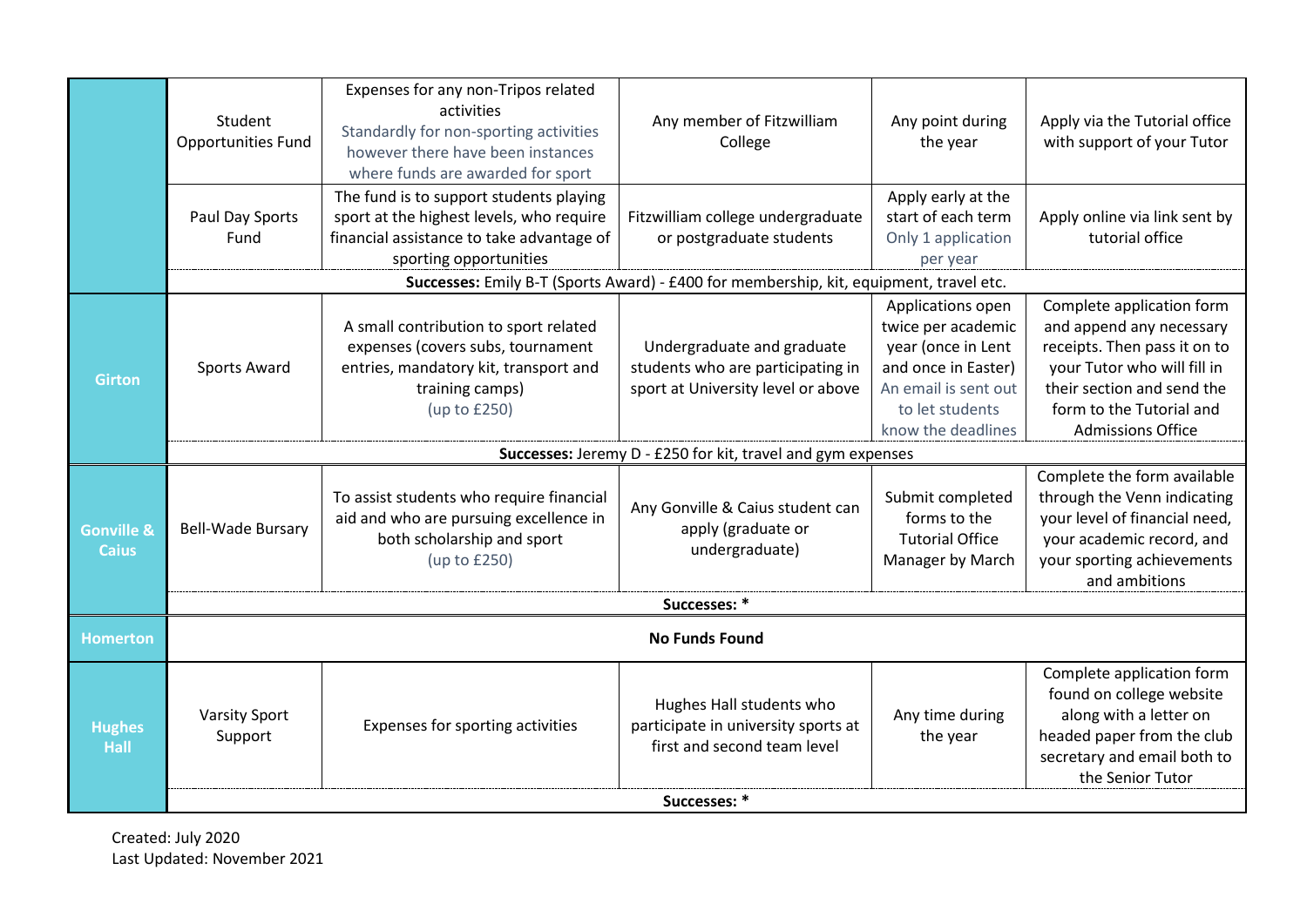|                                 | <b>Douglas Timins</b><br>Fund      | Helps defray expenses incurred in<br>gaining half or full Blue or equivalent<br>(£2,250 divided between successful<br>applicants)                 | Jesus college undergraduates or<br>postgraduates who are justified<br>by their financial circumstances | By start of May,<br>but can be done<br>retrospectively | Complete the 'Douglas<br>Timins Application Form' on<br><b>CamSIS Self Service</b><br>Questionnaire                                                                                                                                                                                   |
|---------------------------------|------------------------------------|---------------------------------------------------------------------------------------------------------------------------------------------------|--------------------------------------------------------------------------------------------------------|--------------------------------------------------------|---------------------------------------------------------------------------------------------------------------------------------------------------------------------------------------------------------------------------------------------------------------------------------------|
| <b>Jesus</b>                    | James Baddeley<br>Pool             | Travel expenses which have a positive<br>and specific purpose (e.g. WWT)<br>(4 x £500 available)                                                  | Jesus College undergraduates<br>only                                                                   | By mid-March                                           | Complete the 'Study and<br><b>Travel Grants Application</b><br>Form' on CamSIS Self Service<br>Questionnaire                                                                                                                                                                          |
|                                 | Jesus College<br>Cambridge Society | Awards for students proposing travel,<br>for instance Warm Weather Training<br>(between £100 and £500)                                            | Jesus college undergraduates and<br>postgraduates                                                      | By mid-March                                           | Complete the 'Study and<br><b>Travel Grants Application</b><br>Form' on CamSIS Self Service<br>Questionnaire                                                                                                                                                                          |
|                                 |                                    | Successes: Cara J (Douglas Timins Fund) - £140 for hammer, hammer glove, throwing shoes, competition vest                                         |                                                                                                        |                                                        |                                                                                                                                                                                                                                                                                       |
| King's                          | Sports Grant                       | Sports related expenses<br>(up to £250)                                                                                                           | King's students competing at first<br>team/Full Blue level                                             | Any time during<br>the year                            | Get a signed letter from a<br>Club official, stating clearly<br>whether the sport is a full<br>blue and confirming that you<br>are participating in the First<br>Team. The letter must be<br>countersigned by your Tutor<br>and sent to financial tutor<br>with any relevant receipts |
|                                 |                                    |                                                                                                                                                   | Successes: Joy L - £250 for equipment                                                                  |                                                        |                                                                                                                                                                                                                                                                                       |
| Lucy<br><b>Cavendish</b>        |                                    |                                                                                                                                                   | <b>No Funds Found</b>                                                                                  |                                                        |                                                                                                                                                                                                                                                                                       |
| <b>Magdalene</b>                | <b>Sports Award</b>                | Sports expenses such as reimbursement<br>of subscription and travel cost<br>(up to £150)<br>Excludes costs for personal equipment<br>and clothing | Magdalene students participating<br>in University-level sport                                          | Any time before<br>deadline in May                     | Contact your tutor, supply<br>receipts, the amount you<br>wish to claim for and<br>whether you are a blue                                                                                                                                                                             |
|                                 |                                    |                                                                                                                                                   | Successes: *                                                                                           |                                                        |                                                                                                                                                                                                                                                                                       |
| <b>Murray</b><br><b>Edwards</b> | <b>Blues Funding</b><br>Award      | Award for participation in University<br>sport at Blues level                                                                                     | Murray Edwards undergraduates<br>or postgraduates who are                                              | Mid-November,<br>Mid-February or<br>Mid-March          | Fill in the form on the college<br>website under funding with<br>a coach's signature and your                                                                                                                                                                                         |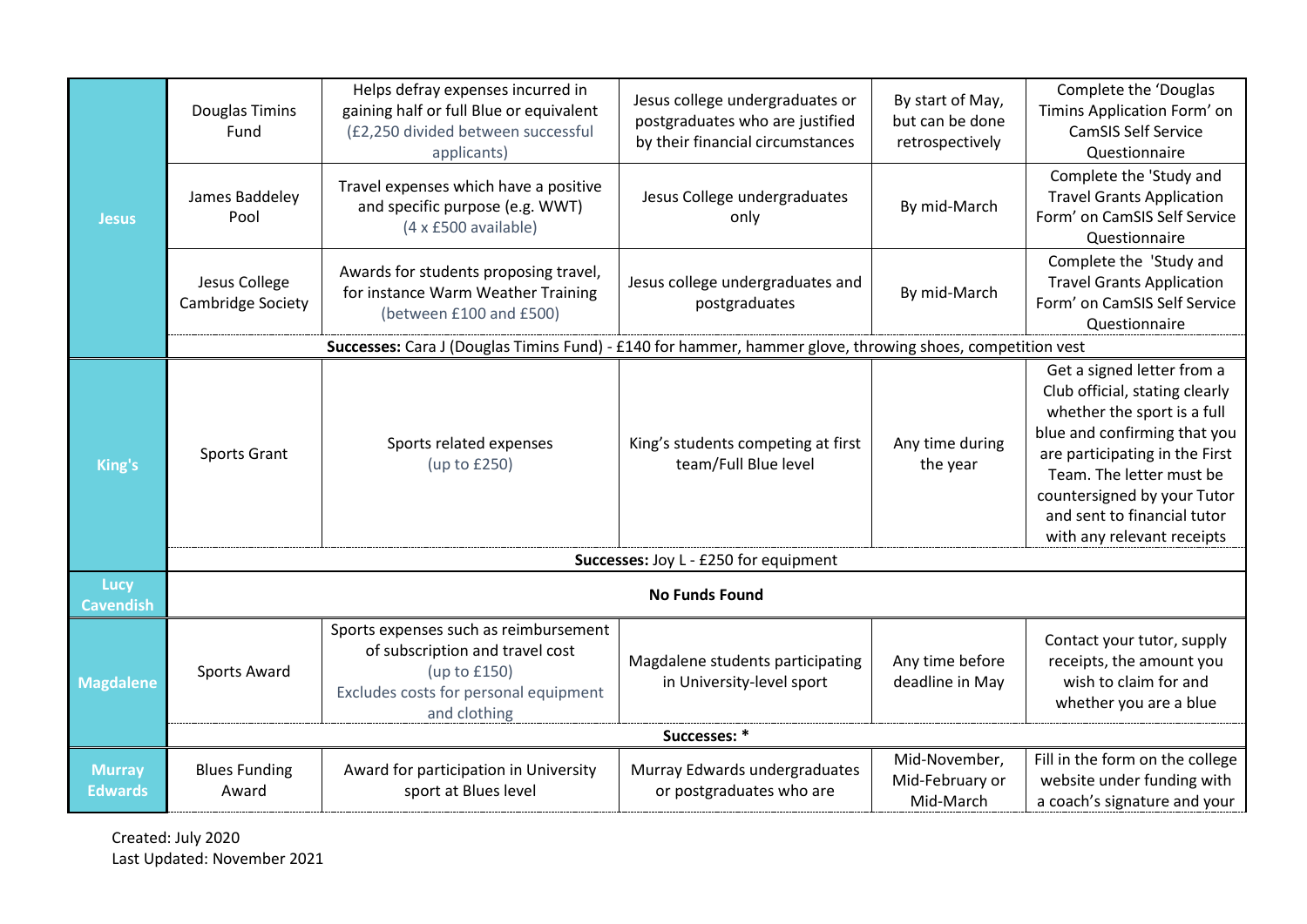|                   |                                                                                                            | £75 is available for training costs (i.e. if<br>no Blue has been attained at time of<br>application), £150 is available for a Half<br>blue, £200 is available for a Full Blue                                                                                                                                                                            | training towards a Blue or are in<br>receipt of a Half Blue or Full Blue                                                                                                                                                                                                        | Can only apply for<br>one award annually                                | tutor's signature and return<br>to the tutorial office                                                                                                                               |  |
|-------------------|------------------------------------------------------------------------------------------------------------|----------------------------------------------------------------------------------------------------------------------------------------------------------------------------------------------------------------------------------------------------------------------------------------------------------------------------------------------------------|---------------------------------------------------------------------------------------------------------------------------------------------------------------------------------------------------------------------------------------------------------------------------------|-------------------------------------------------------------------------|--------------------------------------------------------------------------------------------------------------------------------------------------------------------------------------|--|
|                   |                                                                                                            |                                                                                                                                                                                                                                                                                                                                                          | Successes: Izzy W - £75 for Blues training                                                                                                                                                                                                                                      |                                                                         |                                                                                                                                                                                      |  |
|                   | <b>Opportunity Fund</b>                                                                                    | Expenses for any non-Tripos related<br>activities - this grant is intended 'to<br>enable students to do what they would<br>otherwise be unable to do'                                                                                                                                                                                                    | All Newnham undergraduates can<br>apply                                                                                                                                                                                                                                         | Towards the start<br>of each term                                       | Complete the paper<br>application form and get<br>endorsement from your<br>tutor who will hand the form<br>in to the tutorial office                                                 |  |
| <b>Newnham</b>    | JCR Sportsperson's<br>Grant                                                                                | Training expenses such as cost of club<br>subscriptions and essential kit<br>Excludes social events/entertainment                                                                                                                                                                                                                                        | Must be an undergraduate, a<br>member of Newnham College JCR<br>and play for a University sports<br>team/club                                                                                                                                                                   | In the second half<br>of Easter<br>(third term)                         | Email a detailed breakdown<br>of expenses, give receipts<br>and get a signature from<br>your squad's coach or leader                                                                 |  |
|                   | Successes: Joanna O (Opportunity Fund) - £80 for membership & kit, £300 for Warm Weather Training & spikes |                                                                                                                                                                                                                                                                                                                                                          |                                                                                                                                                                                                                                                                                 |                                                                         |                                                                                                                                                                                      |  |
| <b>Pembroke</b>   | Support for high-<br>level students                                                                        | Any following sports expense:<br>subs/membership (includes insurance;<br>league registration, Licence);<br>team/match kit/CU branded kit;<br>competition fees; training camps; travel<br>expenses to competitions;<br>accommodation costs for away<br>matches; essential equipment (max £50<br>per item); award for a Blue (£75) or a<br>Half Blue (£50) | Pembroke students competing at<br>University level or above (e.g.<br>regional/national competition)<br>Students on a University 1st team<br>or at national level can claim up<br>to £350 per year. Students on a<br>University 2nd or 3rd team can<br>claim up to £250 per year | Apply anytime<br>throughout the<br>year before 15 <sup>th</sup><br>July | Complete a 'sports expenses<br>grant form' from the college<br>website, submit receipts and<br>get the captain to email<br>confirming<br>you've participated in high-<br>level sport |  |
|                   | Successes: Samuel C - £200 for sports expenses as a Blue                                                   |                                                                                                                                                                                                                                                                                                                                                          |                                                                                                                                                                                                                                                                                 |                                                                         |                                                                                                                                                                                      |  |
| <b>Peterhouse</b> | <b>Sport Grants</b>                                                                                        | Expenses incurred while playing sport<br>Can contribute to costs from transport,<br>training and fixtures as well as<br>necessary specialist equipment                                                                                                                                                                                                   | Peterhouse college<br>undergraduate or postgraduate<br>students                                                                                                                                                                                                                 | Apply at any point<br>in the year                                       | Complete the application<br>form from the website, then<br>speak to your tutor and get<br>their part filled before<br>submitting it                                                  |  |
|                   |                                                                                                            |                                                                                                                                                                                                                                                                                                                                                          | Successes: *                                                                                                                                                                                                                                                                    |                                                                         |                                                                                                                                                                                      |  |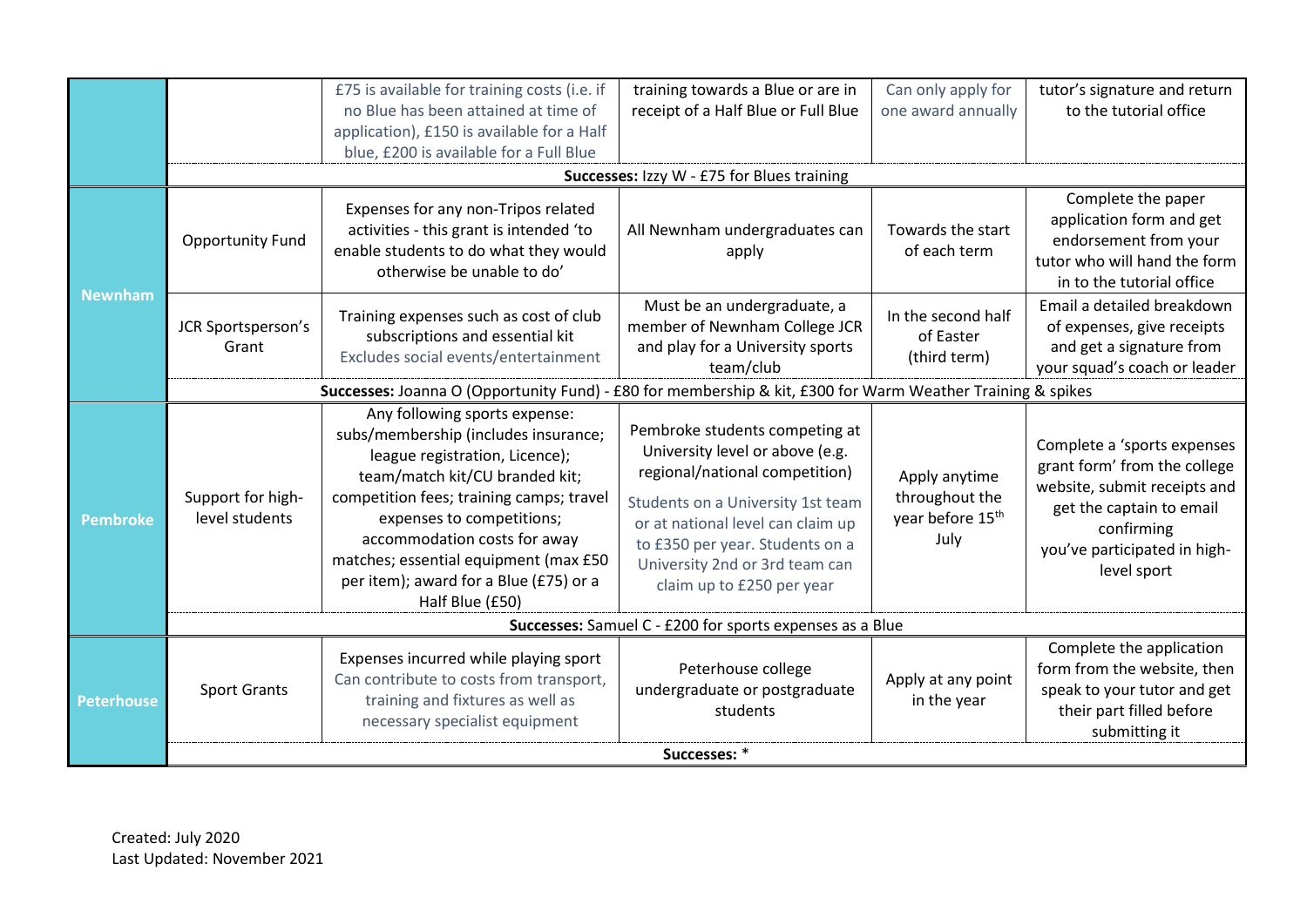| Queens'         | <b>Endowed Sports</b><br><b>Bursaries</b> | Covers expenses for activities such as<br>Achilles overseas tour, warm-weather<br>training, Varsity Blue tours, BUCS etc<br>(one annual award of £500)                                                                        | Queens' students taking part in<br>elite-level sport at Blues, national<br>or international level                                     | Apply by the end of<br>the term<br>(4 December 2020)<br>19 March 2021 and<br>18 June 2021)        | Complete the form from the<br>website and it will be passed<br>on to the awarding fellows                                                                                    |  |  |
|-----------------|-------------------------------------------|-------------------------------------------------------------------------------------------------------------------------------------------------------------------------------------------------------------------------------|---------------------------------------------------------------------------------------------------------------------------------------|---------------------------------------------------------------------------------------------------|------------------------------------------------------------------------------------------------------------------------------------------------------------------------------|--|--|
|                 | Q550 Sports<br><b>Bursaries</b>           | Provides a contribution to the expenses<br>incurred through participation in a<br>sporting activity<br>The award is unlikely to cover all costs                                                                               | Queens' college members who<br>participate in sport at a University<br>or National level in a recognised<br>blues or half-blues sport | Apply by March<br>2021                                                                            | Submit the online form along<br>with proof of all expenses<br>It will be sent to the college's<br>senior treasurer                                                           |  |  |
|                 | <b>Nelson Blues Fund</b>                  | Covers the costs of purchasing<br>University colours (i.e. Blues and half-<br>Blues jackets and scarves)                                                                                                                      | Undergraduate and graduate<br>students who have won Blues or<br>half-Blues                                                            | Apply by the end of<br>Lent or Easter term<br>(13 March 2020)<br>and 12 June 2020)                | Complete the online form<br>along proof of purchase of<br>blues colours                                                                                                      |  |  |
|                 |                                           | Successes: *                                                                                                                                                                                                                  |                                                                                                                                       |                                                                                                   |                                                                                                                                                                              |  |  |
| <b>Robinson</b> | <b>Student Activities</b><br>Fund         | Reimbursed for up to 60% of qualifying<br>sports costs (up to £150)<br>Excludes sports clothing and equipment                                                                                                                 | All Robinson undergraduates and<br>graduates can apply                                                                                | No later than 30<br>June in each<br>academic year                                                 | <b>Email the Financial Tutor</b><br>with your case for funding<br>and an outline of the total<br>expenses and funding from<br>other sources (if any), along<br>with receipts |  |  |
|                 | Fred Boyne<br>Sporting<br>Achievement     | Exceptional costs associated with<br>training or competition in any sport in<br>which the University competes<br>Consideration will be for kit and other<br>equipment for which the Student<br>Activities Fund does not cater | All Robinson undergraduates and<br>graduates can apply                                                                                | Invitations to apply<br>are issued at the<br>beginning of the<br><b>Easter Term</b>               | Application should be made<br>to the Senior Tutor                                                                                                                            |  |  |
|                 | <b>RCSA Refund</b><br>scheme              | Partially reimburses the membership<br>costs of non-political university clubs or<br>societies (up to £20)                                                                                                                    | All Robinson students can apply                                                                                                       | Apply at any point<br>during term time<br>Awards are made<br>on a first come first<br>serve basis | To apply, keep your<br>membership receipts and<br>present them to the RCSA<br>Treasurer                                                                                      |  |  |
|                 | Successes: *                              |                                                                                                                                                                                                                               |                                                                                                                                       |                                                                                                   |                                                                                                                                                                              |  |  |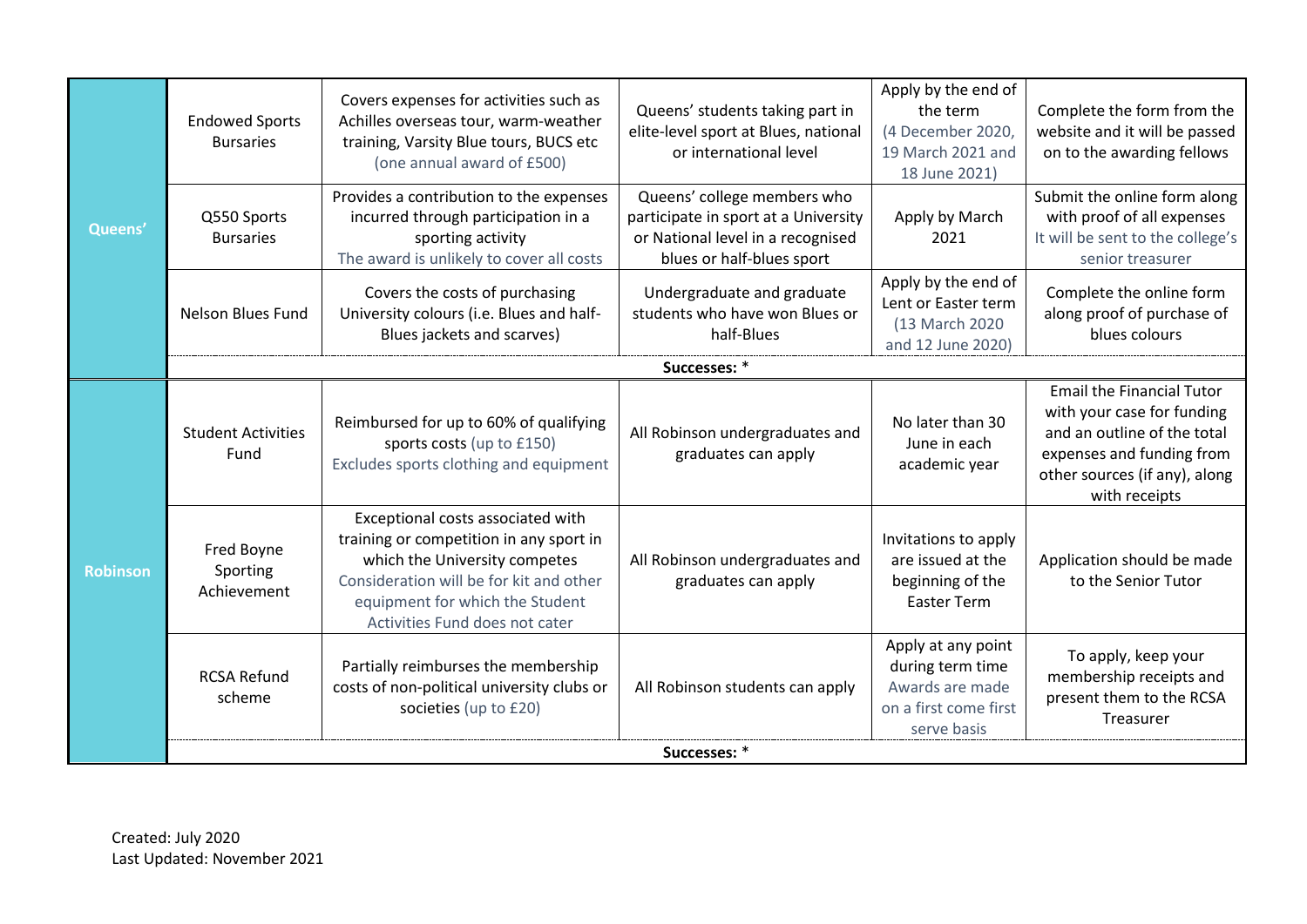| <b>Selwyn</b>                  | <b>Student Sports</b><br>Grant<br>(Vickerstaff Fund/<br>Agelasto Fund/<br>Piercy and Rich Fund/<br>Hermes Fund) | Training expenses such as required kit<br>(as opposed to optional items),<br>subscriptions to University or national<br>clubs, competition entry fees and travel<br>costs of to such events, compulsory<br>training camps or similar (up to £200) | Selwyn students who are active<br>participants in College sport, who<br>are competing at university or<br>national level or who are Blues or<br>Half-Blues to further participation<br>in their nominated sport | In Michaelmas<br>(first term) or in<br>Lent (second term) | Complete the form from the<br>college website with all<br>relevant details,<br>achievements and receipts<br>(can be GoCardless emails)<br>and get your tutor to sign |  |  |
|--------------------------------|-----------------------------------------------------------------------------------------------------------------|---------------------------------------------------------------------------------------------------------------------------------------------------------------------------------------------------------------------------------------------------|-----------------------------------------------------------------------------------------------------------------------------------------------------------------------------------------------------------------|-----------------------------------------------------------|----------------------------------------------------------------------------------------------------------------------------------------------------------------------|--|--|
|                                |                                                                                                                 |                                                                                                                                                                                                                                                   | Successes: Jen S - £70 for membership                                                                                                                                                                           |                                                           |                                                                                                                                                                      |  |  |
|                                | <b>Sports Funding</b>                                                                                           | Any costs related to participating in<br>sport - they reimburse about 75% of<br>your expenses (up to £125)                                                                                                                                        | Available to anyone in Sidney<br>Sussex pursuing any sport                                                                                                                                                      | Start of Lent<br>(second term)                            | Fill in the form that will be<br>emailed and return it to the<br><b>Student Finance Manager</b><br>along with receipts                                               |  |  |
| <b>Sidney</b><br><b>Sussex</b> | Mike Phillips Prize                                                                                             | This grant is intended to support<br>students in the pursuit of excellence;<br>'those who need funds to support their<br>pursuit of a Cambridge Blue or to<br>compete at national standard in sport'<br>(up to £500)                              | <b>Sidney Sussex students</b><br>competing at a high level in their<br>sport/event (e.g. on the blues<br>team or have represented the<br>University in an event)                                                | <b>End of Easter</b><br>(third term)                      | Write the Senior Tutor a<br>short description of the<br>activities which qualify for<br>the award                                                                    |  |  |
|                                | Successes: Odu S - £60 for membership (Sports Fund), £250 for athletic expenses (Mike Phillips Prize)           |                                                                                                                                                                                                                                                   |                                                                                                                                                                                                                 |                                                           |                                                                                                                                                                      |  |  |
| <b>St</b>                      | <b>Sports Bursary</b><br>Fund                                                                                   | Training expenses such as vacation<br>training camps, specialised equipment<br>and payment of college rent when<br>staying in college for a sports related<br>reason. Also offers subsidies on<br>university gym memberships.                     | All St. Catharine's undergraduates<br>and postgraduates can apply                                                                                                                                               | Each term                                                 | Complete the application<br>form and get endorsement<br>from you tutors                                                                                              |  |  |
| <b>Catharine's</b>             | Old Members'<br><b>Sports Fund</b><br>(From St Catharine's<br>College Society)                                  | Sport related expenses such as kit,<br>equipment, travel, competition entries,<br>indoor training, physio, etc.<br>(£50 to £100)                                                                                                                  | St Catharine's students chosen to<br>represent the College or<br>University at any competitive<br>sport and have registered with St.<br><b>Catherine's College Society</b>                                      | By the end of each<br>term                                | Fill in the online form on the<br>St Catherine's College<br>Society website                                                                                          |  |  |
|                                |                                                                                                                 | Successes: Alex P (Sports Bursary Fund) - £200 for membership & Warm Weather Training; Rebecca M (Old Members' Fund) - £100                                                                                                                       |                                                                                                                                                                                                                 |                                                           |                                                                                                                                                                      |  |  |
| <b>St</b><br>Edmund's          | Amenities Fund                                                                                                  | A limited fund to help with the cost of<br>sports and other extracurricular<br>activities for those in demonstrable<br>need                                                                                                                       | All St Edmund's students can<br>apply                                                                                                                                                                           | At any point in the<br>year                               | Apply via the College<br>Support Ticket System using<br>the Amenities Form and<br>include proof of any costs                                                         |  |  |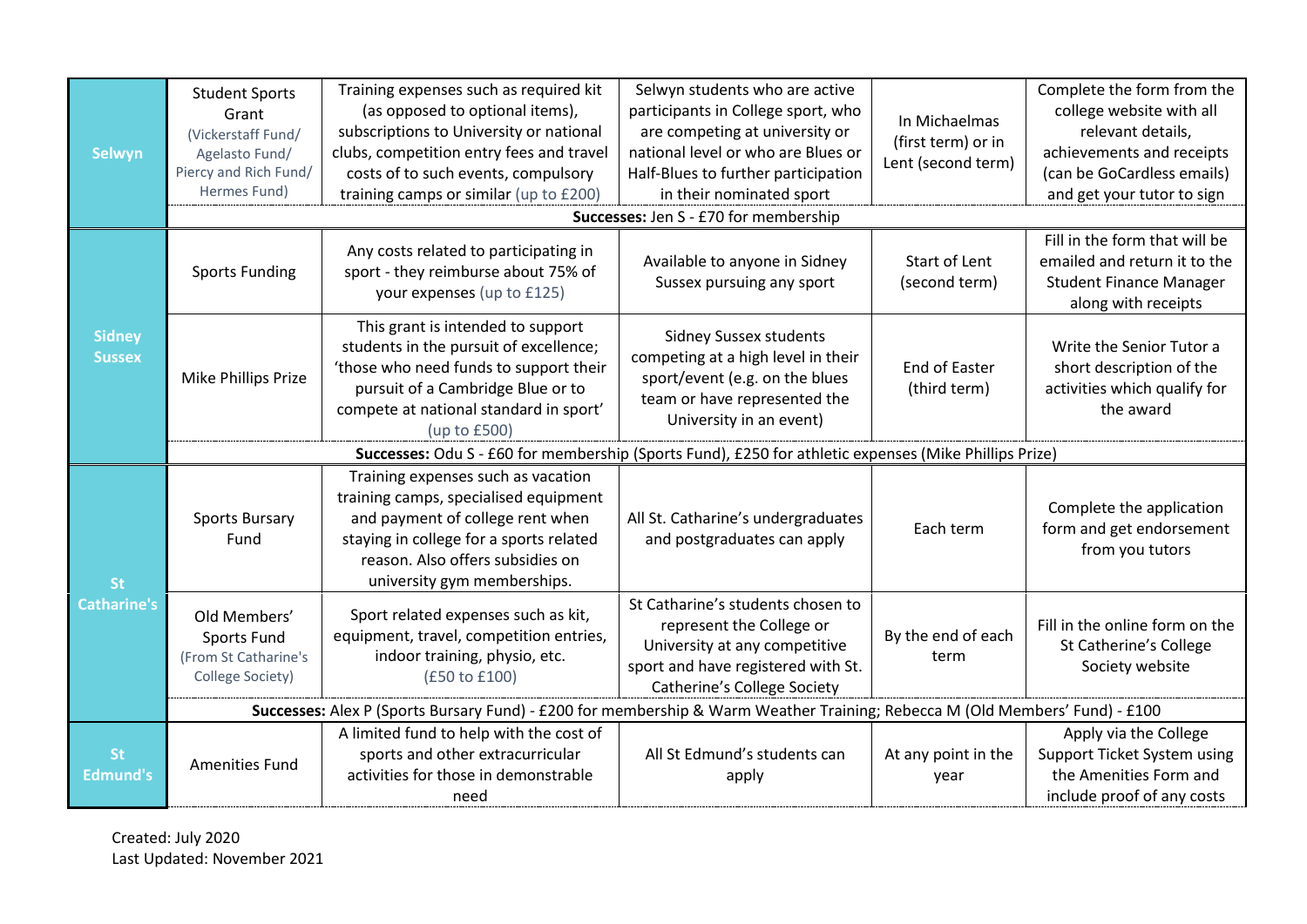|                     | Successes: *                      |                                                                                                                                                                                    |                                                                                                                               |                                                                                        |                                                                                                                                                                                                                                                    |  |
|---------------------|-----------------------------------|------------------------------------------------------------------------------------------------------------------------------------------------------------------------------------|-------------------------------------------------------------------------------------------------------------------------------|----------------------------------------------------------------------------------------|----------------------------------------------------------------------------------------------------------------------------------------------------------------------------------------------------------------------------------------------------|--|
|                     | <b>Beard Fund</b>                 | Subscription fees<br>(up to $£50$ )                                                                                                                                                | St. John's students that are<br>members of university sports<br>clubs                                                         | Apply within 14<br>days of cost<br>incurred<br>No later than 15th<br>June              | Fill in the form on the college<br>web page and send it to<br>student services                                                                                                                                                                     |  |
| St John's           | <b>Blues Fund</b>                 | 50% of additional expenses incurred for<br>compulsory team kit, essential travel,<br>accommodation, and subscription fees<br>leftover from after the Beard fund<br>(up to $£350$ ) | St. John's students who are<br>regularly competing at university<br>level/Blue                                                | Apply within 14<br>days of cost<br>incurred<br>No later than 15th<br>June              | Fill in the form on the college<br>web page and send it to<br>student services<br>Must be signed by your club<br>president/treasurer and<br>have a letter confirming you<br>regularly 'play' as a member<br>of the University squad                |  |
|                     |                                   |                                                                                                                                                                                    | Successes: *                                                                                                                  |                                                                                        |                                                                                                                                                                                                                                                    |  |
| <b>Trinity</b>      | <b>Ashton Fund</b>                | Contribution to expenses incurred<br>whilst representing the University<br>against Oxford in a major sport                                                                         | All junior members of Trinity<br>college                                                                                      | Any time during<br>the year                                                            | Complete the application<br>form found on Mytrin and<br>attach receipts                                                                                                                                                                            |  |
|                     | <b>Sporting Expenses</b><br>Grant | Contribution to expenses students have<br>necessarily incurred in representing the<br>University or College in any sport                                                           | All junior members of Trinity<br>college                                                                                      | Any time during<br>the year                                                            | Complete the application<br>form found on Mytrin and<br>attach receipts                                                                                                                                                                            |  |
|                     | Dunlevie Award                    | A fund for non-academic, life-enhancing<br>activities                                                                                                                              | All Trinity undergraduates can<br>apply                                                                                       | Apply early at the<br>start of each term<br>Only 1 application<br>per year             | Complete the application<br>form found on Mytrin and<br>attach receipts                                                                                                                                                                            |  |
|                     |                                   | Successes: Magda C - £85 for membership (Sporting Expenses Award), £300 for Warm Weather Training (Dunlevie Award)                                                                 |                                                                                                                               |                                                                                        |                                                                                                                                                                                                                                                    |  |
| <b>Trinity Hall</b> | Aula Club Grant                   | Training expenses including travel<br>expenses for competitions<br>(excludes contribution to kit)                                                                                  | For Trinity Hall undergraduates<br>and graduates aiming to<br>represent Cambridge against<br>Oxford in a Blue/Half-Blue sport | At the beginning of<br>the academic year<br>(can apply at the<br>start of later terms) | Complete the form - requires<br>a comment from your tutor<br>and a signature from the<br>Club President stating that<br>you're likely to represent<br>Cambridge against Oxford<br>To receive the funds, you will<br>also need to write a letter of |  |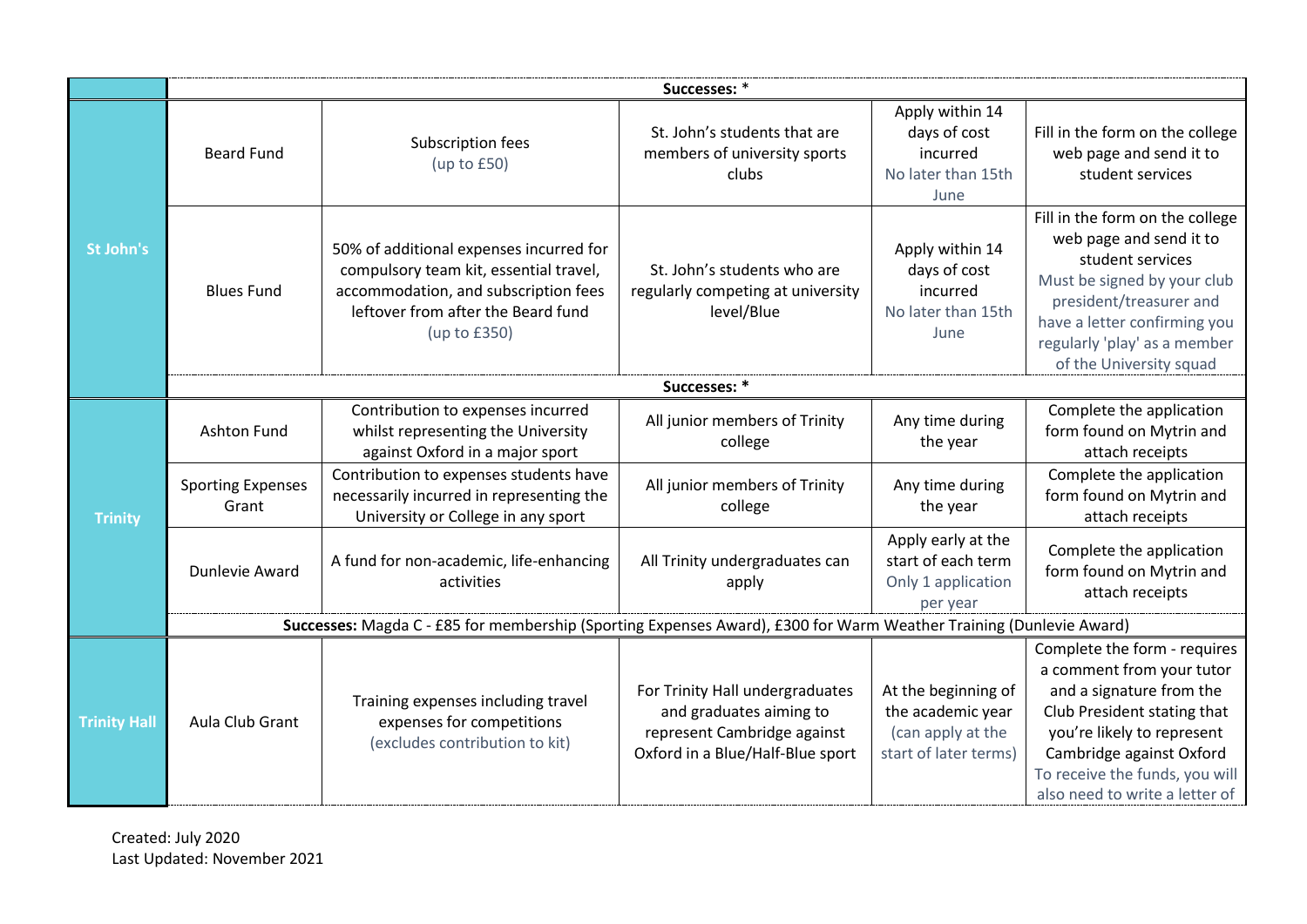|                |              |                                                                                                                                                                                                                                                                                           |                                                                                                                        |                          | thanks to the Aula<br>Committee and provide a<br>report of your activities and<br>receipts for expenses |
|----------------|--------------|-------------------------------------------------------------------------------------------------------------------------------------------------------------------------------------------------------------------------------------------------------------------------------------------|------------------------------------------------------------------------------------------------------------------------|--------------------------|---------------------------------------------------------------------------------------------------------|
|                |              | Successes: Irina F - £115 for sports expenses (from the Robb Webb Fund via Aula Club Grant application)                                                                                                                                                                                   |                                                                                                                        |                          |                                                                                                         |
| <b>Wolfson</b> | Sports Award | Awarded to help cover entry and<br>subscription fees, mandatory kit such as<br>University team clothing, protective<br>gear and potentially travel to<br>competitions (up to £200)<br>Priority is given to applicants who have<br>not previously received a Sports Bursary<br>in the past | Students at Wolfson<br>training/competing for the<br>University in a sport for which a<br>Blue or Half-Blue is awarded | By the end of<br>January | Complete the online<br>application form on the<br>college website                                       |
|                |              |                                                                                                                                                                                                                                                                                           | Successes: *                                                                                                           |                          |                                                                                                         |

\*No athlete from CUAC has applied and/or successfully received any of the sports funds listed at this college yet (as of August 2020)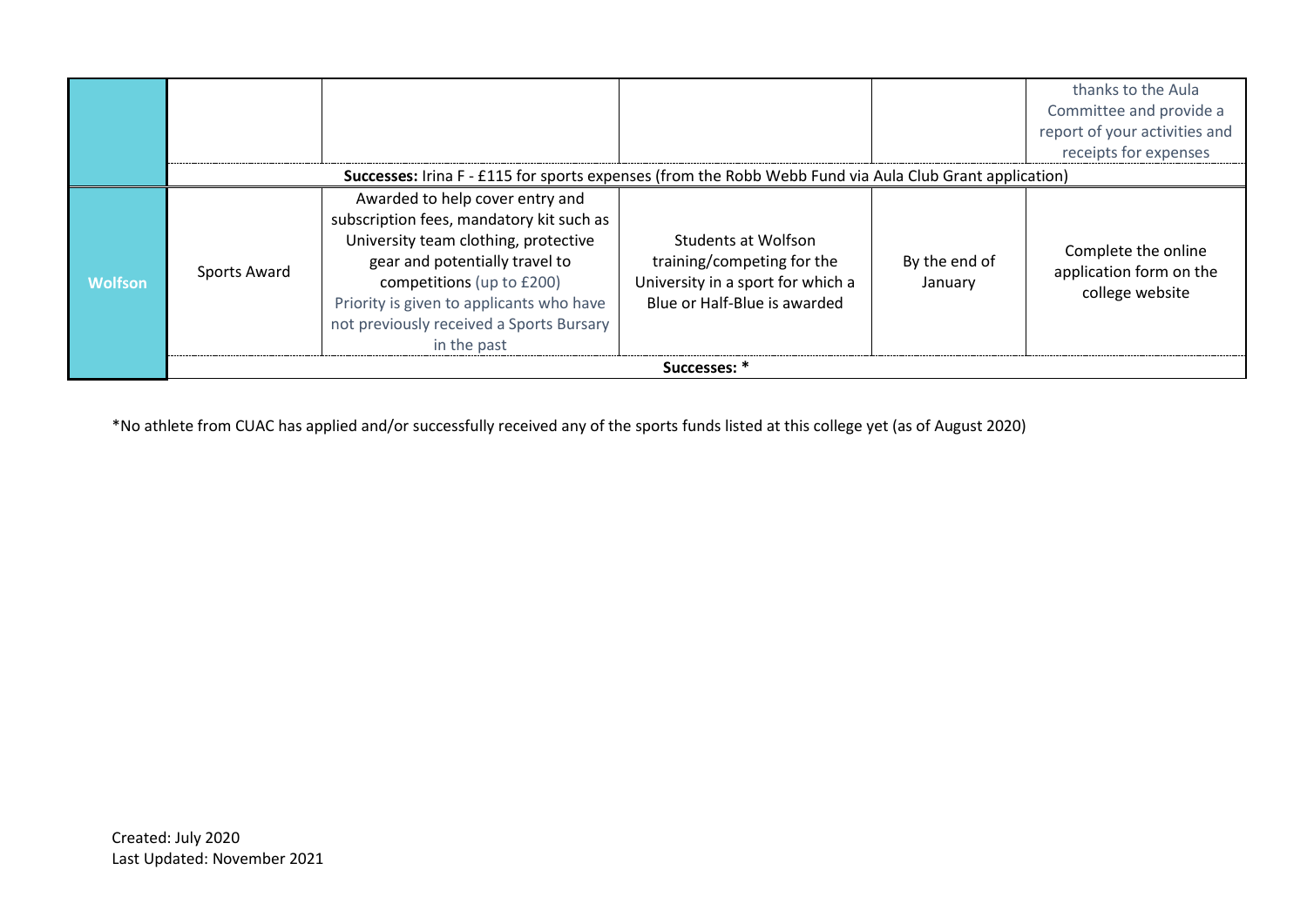### University Funds for High-Performing Athletes

#### The Talented Athlete Scholarship Scheme (TASS)

TASS is an **annual** support programme and where **student-athletes** are **nominated** by their **National Governing Body**. These individuals are **eligible to represent England** and have been identified as performing at the **top of the Sport England Talent Pathway**. The scheme is designed to help athletes get the best from their sporting and academic careers without having to choose between the two.

There are 11 scholarships for the TASS scheme on offer at The University of Cambridge and the support services available include:

- Lifestyle and personal development (nutrition, psychology, further lifestyle)
- Physiotherapy
- Strength and conditioning
- TASS Medical Scheme & Bupa Healthy Minds

For more information about TASS at Cambridge visit <https://www.sport.cam.ac.uk/performance-sport/talented-athlete-scholarship-scheme-tass> or contact Tristan Coles at [tristan.coles@sport.cam.ac.uk.](mailto:tristan.coles@sport.cam.ac.uk)

#### The Hawks Charitable Trust

Successes: Callum C (Darwin) - £300; Bridget F (Downing) - £200

This is an award for **undergraduate** or **graduate** students of any gender, made on the basis of **potential** or **established sporting excellence** and **financial need**.

Trustees will use the following criteria to judge suitability for an award:

- Applications must be supported by an appropriate senior member of the University able to comment on the applicant's financial circumstances (the most weight is given to applications supported by the applicant's tutor)
- Applicants should normally be resident members of, and competing for, the University
- Financial need must be adequately established, but levels of cost should also be considered
- Excellence in academic or in other extra-curricular areas should weigh in favour of applications
- If need is equal, actual or potential sporting excellence demonstrated by achievement should be decisive

To download an application form or to get more information visit<https://www.hawksclub.co.uk/trust/application-for-an-award/> or email [administrator@hawksclub.co.uk.](mailto:administrator@hawksclub.co.uk)



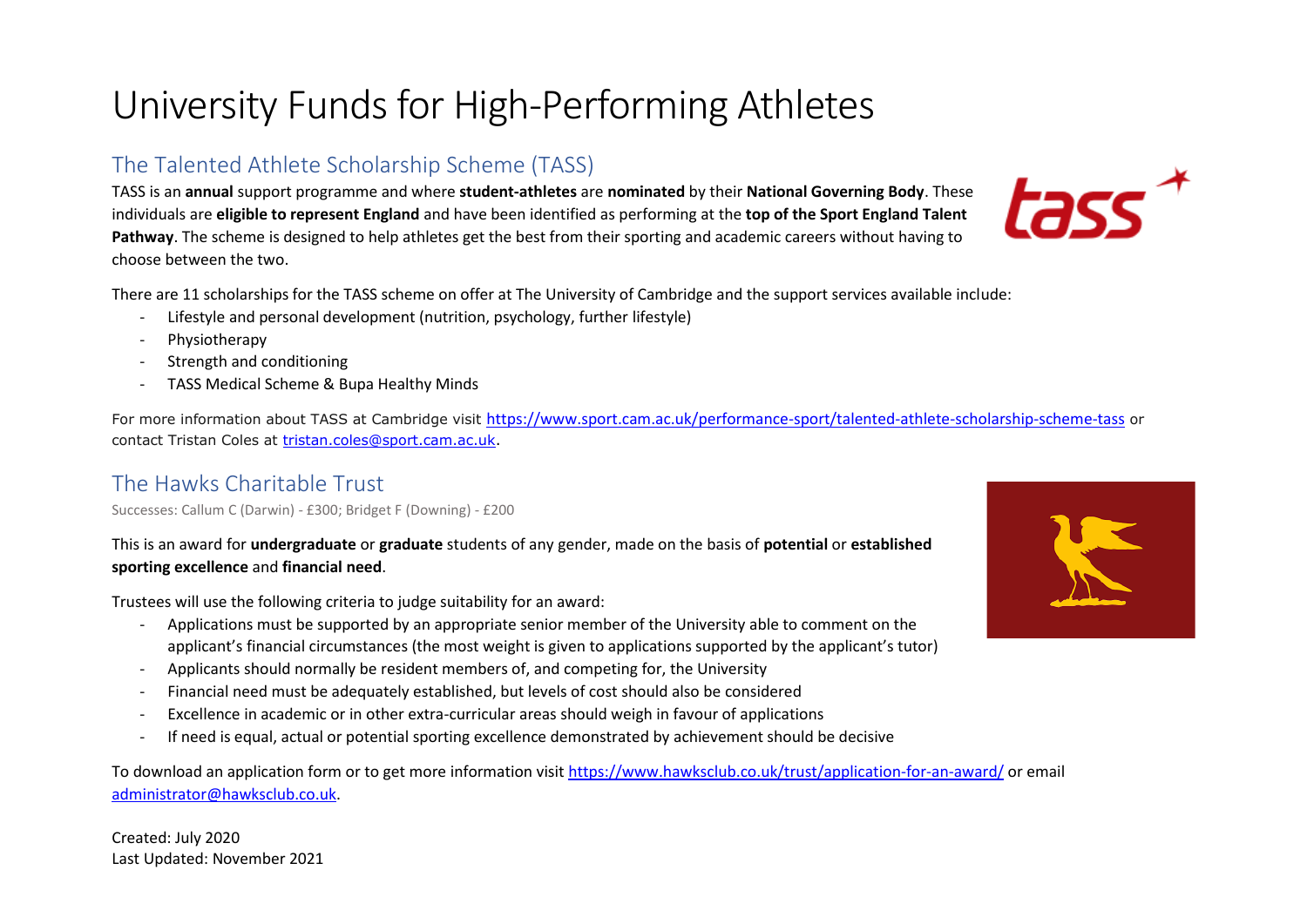#### The Ospreys Bursary Award

Successes: Bridget F (Downing) - £100

This **annual** award seeks to provide support for **Ospreys members** in their **pursuit of sport** at the **University level** and beyond. The Ospreys Bursary Awards are decided by members of the Junior and Senior Ospreys Committees with help from Admissions Officer at Trinity, Paul Wingfield and are awarded based on the following criteria:

- Sporting achievement
- Sporting potential
- International performance
- Contribution to the Cambridge sporting community
- Sportsmanship
- Costs associated with the applicant's sport(s)
- Personal financial need

For more information about the fund visit<https://ospreys-cambridge.com/2018/05/24/ospreys-bursaries/> or emai[l ospreys.cam@gmail.com.](mailto:ospreys.cam@gmail.com)

#### The Eric Evans Fund

Successes: Bridget F (Downing) - £150

The fund is intended to support students who wish to **improve** their personal sporting **performance beyond University level**, or to enable them to **undertake qualifications** in connection with **officiating, coaching** or the **administration of sport** with the aim of benefiting either University sport, College sport and/or the wider sporting community. There is a specific application form for each type of award, which can be downloaded from [https://www.sport.cam.ac.uk/performance-sport.](https://www.sport.cam.ac.uk/performance-sport) The maximum individual award made by the fund managers is normally £300 although slightly higher awards may be considered in exceptional circumstances.

When applying:

- Applications for sporting performance awards must be accompanied by a brief sporting CV (up to 1 A4 page)
- Applications for officiating/coaching/administration qualifications must be accompanied by details of the course(s) including costs, course overview and the qualification entitlement on completion
- Applications are accepted by e-mail to ericevans@sport.cam.ac.uk with "Eric Evans Application" in the subject bar.

For more information about the fund visit [https://www.sport.cam.ac.uk/files/application\\_guidelines\\_updated.pdf](https://www.sport.cam.ac.uk/files/application_guidelines_updated.pdf) or email the Managers at [ericevans@sport.cam.ac.uk.](mailto:ericevans@sport.cam.ac.uk)